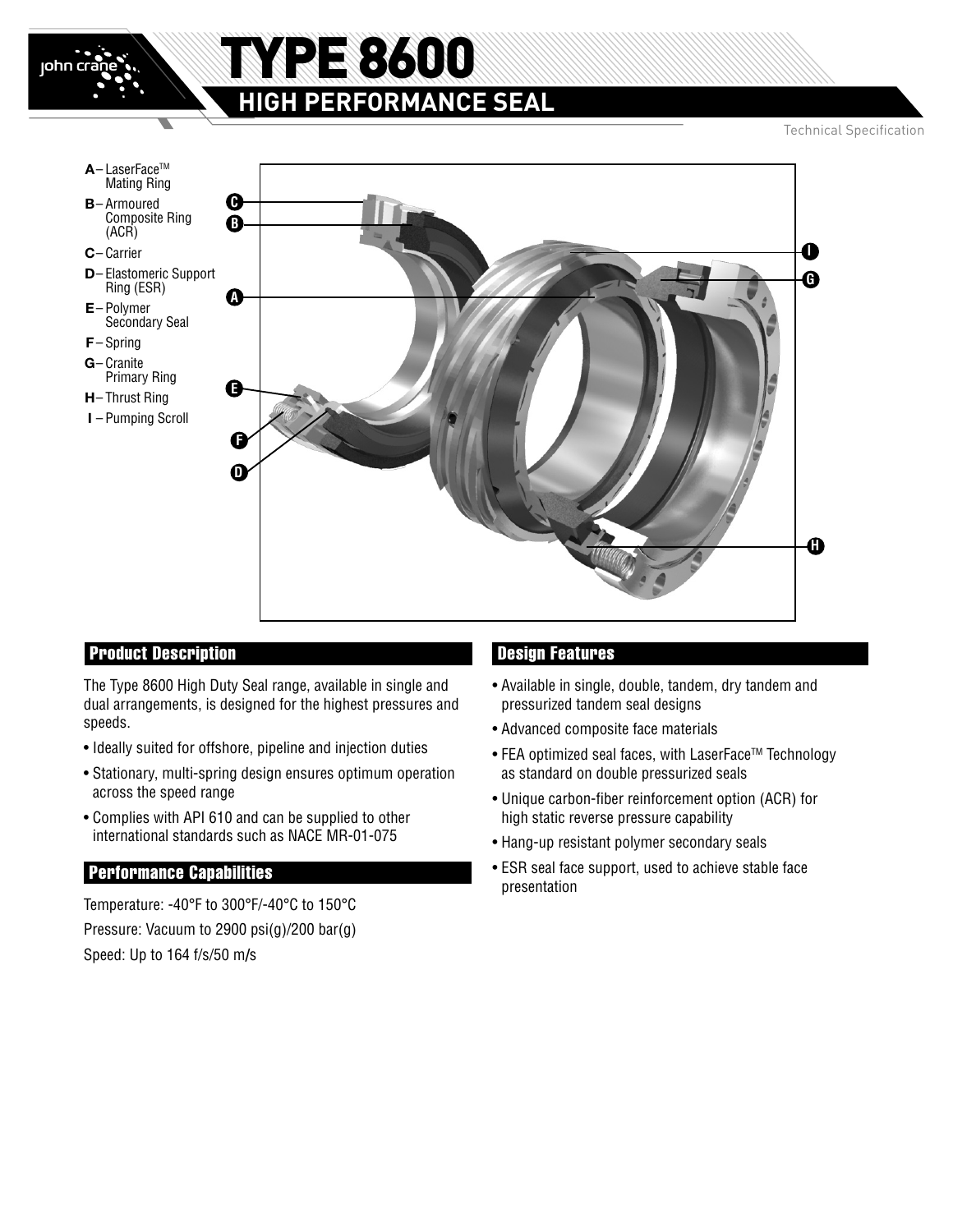# TYPE 8600 **HIGH PERFORMANCE SEAL**

Technical Specification

## Type 8620 - Style 01- Dimensional Data



## Type 8620 - Style 02 - Dimensional Data



| Seal<br><b>Size</b><br>Code | Max<br><b>Shaft</b><br>(mm) | Box<br><b>Bore</b> | L1           | L3       | Seal<br>Size<br>Code | Max<br><b>Shaft</b><br>(inch) | Box<br><b>Bore</b> | L1             | L3             |
|-----------------------------|-----------------------------|--------------------|--------------|----------|----------------------|-------------------------------|--------------------|----------------|----------------|
| 0412                        | 35.2                        | 85                 | 73.8         | 35       | 0412                 | 1.386                         | 3.740              | 2.906          | 1.378          |
| 0444                        | 38.4                        | 88                 | 73.8         | 35       | 0444                 | 1.512                         | 3.858              | 2.906          | 1.378          |
| 0476                        | 41.6                        | 91                 | 73.8         | 35       | 0476                 | 1.638                         | 3.976              | 2.906          | 1.378          |
| 0508                        | 44.8                        | 94.6               | 73.8         | 35       | 0508                 | 1.764                         | 4.118              | 2.906          | 1.378          |
| 0539                        | 47.9                        | 98                 | 79.3         | 35       | 0539                 | 1.886                         | 4.252              | 3.122          | 1.378          |
| 0571                        | 51.1                        | 101                | 79.3         | 35       | 0571                 | 2.012                         | 4.370              | 3.122          | 1.378          |
| 0603                        | 54.3                        | 104.6              | 79.3         | 35       | 0603                 | 2.138                         | 4.512              | 3.122          | 1.378          |
| 0635                        | 57.5                        | 107.6              | 79.3         | 35       | 0635                 | 2.264                         | 4.630              | 3.122          | 1.378          |
| 0666                        | 60.6                        | 110.6              | 79.3         | 35       | 0666                 | 2.386                         | 4.748              | 3.122          | 1.378          |
| 0698                        | 63.8                        | 119                | 85.8         | 35       | 0698<br>0762         | 2.512                         | 5.079              | 3.378          | 1.378          |
| 0762<br>0825                | 70.2<br>76.5                | 125.6<br>132       | 85.8<br>85.8 | 35<br>35 | 0825                 | 2.764<br>3.012                | 5.339<br>5.591     | 3.378<br>3.378 | 1.378<br>1.378 |
| 0889                        | 82.9                        | 138                | 85.8         | 35       | 0889                 | 3.264                         | 5.827              | 3.378          | 1.378          |
| 0952                        | 89.2                        | 146                | 90.3         | 45       | 0952                 | 3.512                         | 6.142              | 3.555          | 1.772          |
| 1016                        | 95.6                        | 152.6              | 90.3         | 45       | 1016                 | 3.764                         | 6.402              | 3.555          | 1.772          |
| 1079                        | 101.9                       | 158.6              | 90.3         | 45       | 1079                 | 4.012                         | 6.638              | 3.555          | 1.772          |
| 1143                        | 108.3                       | 165                | 90.3         | 45       | 1143                 | 4.264                         | 6.890              | 3.555          | 1.772          |
| 1206                        | 114.2                       | 182                | 102.8        | 45       | 1206                 | 4.496                         | 7.559              | 4.047          | 1.772          |
| 1270                        | 119.9                       | 188.6              | 102.8        | 45       | 1270                 | 4.720                         | 7.819              | 4.047          | 1.772          |
| 1333                        | 125.6                       | 195                | 102.8        | 45       | 1333                 | 4.945                         | 8.071              | 4.047          | 1.772          |
| 1397                        | 131.3                       | 201.6              | 102.8        | 45       | 1397                 | 5.169                         | 8.331              | 4.047          | 1.772          |
| 1460                        | 137.0                       | 207.6              | 102.8        | 45       | 1460                 | 5.394                         | 8.567              | 4.047          | 1.772          |
| 1524                        | 144.4                       | 214                | 102.8        | 45       | 1524                 | 5.685                         | 8.819              | 4.047          | 1.772          |
| 1587                        | 150.2                       | 220.6              | 102.8        | 45       | 1587                 | 5.913                         | 9.079              | 4.047          | 1.772          |
| 1619                        | 152.2                       | 233.6              | 117.8        | 55       | 1619                 | 5.992                         | 9.591              | 4.638          | 2.165          |
| 1682                        | 159.8                       | 240                | 117.8        | 55       | 1682                 | 6.291                         | 9.843              | 4.638          | 2.165          |
| 1746                        | 165.4                       | 246.6              | 117.8        | 55       | 1746                 | 6.512                         | 10.102             | 4.638          | 2.165          |
| 1809                        | 171.3                       | 252.6              | 117.8        | 55       | 1809                 | 6.744                         | 10.339             | 4.638          | 2.165          |
| 1873                        | 177.0                       | 259                | 117.8        | 55       | 1873                 | 6.969                         | 10.591             | 4.638          | 2.165          |
| 1936                        | 182.8                       | 265.6              | 117.8        | 55       | 1936                 | 7.197                         | 10.850             | 4.638          | 2.165          |
| 2000                        | 188.4                       | 272                | 117.8        | 55       | 2000                 | 7.417                         | 11.102             | 4.638          | 2.165          |
| 2063                        | 196.0                       | 278                | 117.8        | 55       | 2063                 | 7.717                         | 11.339             | 4.638          | 2.165          |

| Seal<br>Size | Max<br><b>Shaft</b> | Box         |              |          | Seal<br>Size | Max<br><b>Shaft</b> | Box            |                |                |
|--------------|---------------------|-------------|--------------|----------|--------------|---------------------|----------------|----------------|----------------|
| Code         | (mm)                | <b>Bore</b> | L1           | L3       | Code         | (inch)              | <b>Bore</b>    | L1             | L3             |
| 0412         | 35.2                | 85          | 57.8         | 35       | 0412         | 1.386               | 3.740          | 2.276          | 1.378          |
| 0444         | 38.4                | 88          | 57.8         | 35       | 0444         | 1.512               | 3.858          | 2.276          | 1.378          |
| 0476         | 41.6                | 91          | 57.8         | 35       | 0476         | 1.638               | 3.976          | 2.276          | 1.378          |
| 0508         | 44.8                | 94.6        | 57.8         | 35       | 0508         | 1.764               | 4.118          | 2.276          | 1.378          |
| 0539         | 47.9                | 98          | 63.3         | 35       | 0539         | 1.886               | 4.252          | 2.492          | 1.378          |
| 0571         | 51.1                | 101         | 63.3         | 35       | 0571         | 2.012               | 4.370          | 2.492          | 1.378          |
| 0603         | 54.3                | 104.6       | 63.3         | 35       | 0603         | 2.138               | 4.512          | 2.492          | 1.378          |
| 0635         | 57.5                | 107.6       | 63.3         | 35       | 0635         | 2.264               | 4.630          | 2.492          | 1.378          |
| 0666         | 60.6                | 110.6       | 63.3         | 35       | 0666         | 2.386               | 4.748          | 2.492          | 1.378          |
| 0698         | 63.8                | 119         | 68.8         | 35       | 0698         | 2.512               | 5.079          | 2.709          | 1.378          |
| 0762         | 70.2                | 125.6       | 68.8         | 35       | 0762         | 2.764               | 5.339          | 2.709          | 1.378          |
| 0825         | 76.5                | 132         | 68.8         | 35       | 0825         | 3.012               | 5.591          | 2.709          | 1.378          |
| 0889         | 82.9                | 138         | 68.8         | 35       | 0889         | 3.264               | 5.827          | 2.709          | 1.378          |
| 0952         | 89.2                | 146         | 73.3         | 45       | 0952         | 3.512               | 6.142          | 2.886          | 1.772          |
| 1016         | 95.6                | 152.6       | 73.3         | 45       | 1016         | 3.764               | 6.402          | 2.886          | 1.772          |
| 1079         | 101.9               | 158.6       | 73.3         | 45       | 1079         | 4.012               | 6.638          | 2.886          | 1.772          |
| 1143<br>1206 | 108.3<br>114.2      | 165<br>182  | 73.3<br>84.8 | 45<br>45 | 1143<br>1206 | 4.264<br>4.496      | 6.890          | 2.886          | 1.772<br>1.772 |
| 1270         | 119.9               | 188.6       | 84.8         | 45       | 1270         | 4.720               | 7.559<br>7.819 | 3.339<br>3.339 | 1.772          |
| 1333         | 125.6               | 195         | 84.8         | 45       | 1333         | 4.945               | 8.071          | 3.339          | 1.772          |
| 1397         | 131.3               | 201.6       | 84.8         | 45       | 1397         | 5.169               | 8.331          | 3.339          | 1.772          |
| 1460         | 137.0               | 207.6       | 84.8         | 45       | 1460         | 5.394               | 8.567          | 3.339          | 1.772          |
| 1524         | 144.4               | 214         | 84.8         | 45       | 1524         | 5.685               | 8.819          | 3.339          | 1.772          |
| 1587         | 150.2               | 220.6       | 84.8         | 45       | 1587         | 5.913               | 9.079          | 3.339          | 1.772          |
| 1619         | 152.2               | 233.6       | 97.8         | 55       | 1619         | 5.992               | 9.591          | 3.850          | 2.165          |
| 1682         | 159.8               | 240         | 97.8         | 55       | 1682         | 6.291               | 9.843          | 3.850          | 2.165          |
| 1746         | 165.4               | 246.6       | 97.8         | 55       | 1746         | 6.512               | 10.102         | 3.850          | 2.165          |
| 1809         | 171.3               | 252.6       | 97.8         | 55       | 1809         | 6.744               | 10.339         | 3.850          | 2.165          |
| 1873         | 177.0               | 259         | 97.8         | 55       | 1873         | 6.969               | 10.591         | 3.850          | 2.165          |
| 1936         | 182.8               | 265.6       | 97.8         | 55       | 1936         | 7.197               | 10.850         | 3.850          | 2.165          |
| 2000         | 188.4               | 272         | 97.8         | 55       | 2000         | 7.417               | 11.102         | 3.850          | 2.165          |
| 2063         | 196.0               | 278         | 97.8         | 55       | 2063         | 7.717               | 11.339         | 3.850          | 2.165          |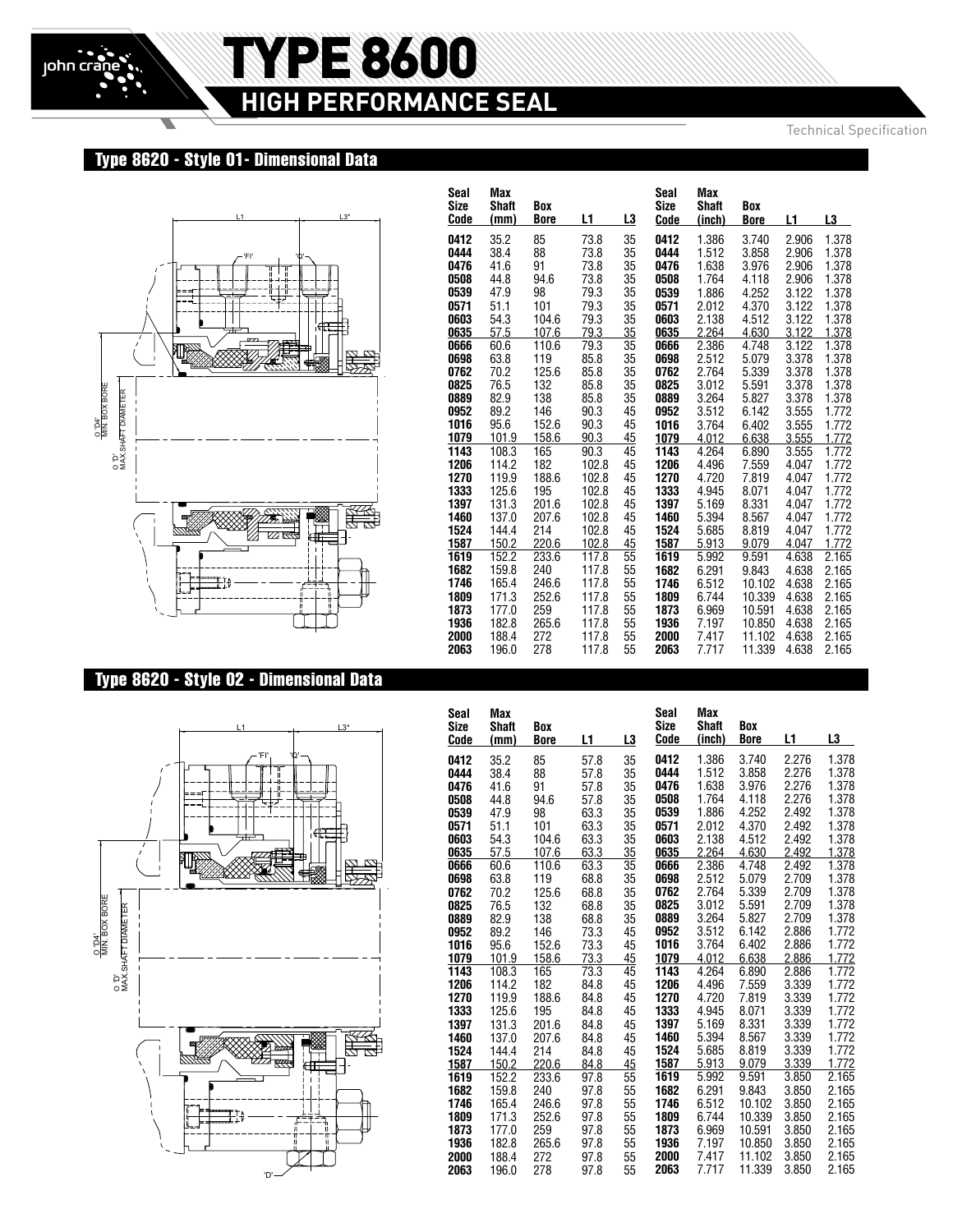# TYPE 8600 **HIGH PERFORMANCE SEAL**

Technical Specification

# Type 8620 - Styles 11 & 21 - Dimensional Data



| Seal<br>Size<br>Code | Max<br><b>Shaft</b><br>(mm) | Box<br><b>Bore</b> | L1             | L3       | Seal<br>Size<br>Code | Max<br><b>Shaft</b><br>(inch) | Box<br><b>Bore</b> | L1             | L3             |
|----------------------|-----------------------------|--------------------|----------------|----------|----------------------|-------------------------------|--------------------|----------------|----------------|
| 0412                 | 35.2                        | 104.2              | 134.6          | 35       | 0412                 | 1.386                         | 4.102              | 5.299          | 1.378          |
| 0444                 | 38.4                        | 107.3              | 134.6          | 35       | 0444                 | 1.512                         | 4.224              | 5.299          | 1.378          |
| 0476                 | 41.6                        | 110.5              | 134.6          | 35       | 0476                 | 1.638                         | 4.350              | 5.299          | 1.378          |
| 0508                 | 44.8                        | 113.7              | 134.6          | 35       | 0508                 | 1.764                         | 4.476              | 5.299          | 1.378          |
| 0539                 | 47.9                        | 116.9              | 146.6          | 35       | 0539                 | 1.886                         | 4.602              | 5.772          | 1.378          |
| 0571                 | 51.1<br>54.3                | 120.0              | 146.6          | 35       | 0571                 | 2.012                         | 4.724              | 5.772          | 1.378<br>1.378 |
| 0603<br>0635         | 57.5                        | 123.2<br>126.4     | 146.6<br>146.6 | 35<br>35 | 0603<br>0635         | 2.138<br>2.264                | 4.850<br>4.976     | 5.772<br>5.772 | 1.378          |
| 0666                 | 60.6                        | 129.6              | 146.6          | 35       | 0666                 | 2.386                         | 5.102              | 5.772          | 1.378          |
| 0698                 | 63.8                        | 138.9              | 159.6          | 35       | 0698                 | 2.512                         | 5.469              | 6.283          | 1.378          |
| 0762                 | 70.2                        | 145.3              | 159.6          | 35       | 0762                 | 2.764                         | 5.720              | 6.283          | 1.378          |
| 0825                 | 76.5                        | 151.6              | 159.6          | 35       | 0825                 | 3.012                         | 5.969              | 6.283          | 1.378          |
| 0889                 | 82.9                        | 158.0              | 159.6          | 35       | 0889                 | 3.264                         | 6.220              | 6.283          | 1.378          |
| 0952                 | 89.2                        | 164.3              | 168.6          | 45       | 0952                 | 3.512                         | 6.469              | 6.638          | 1.772          |
| 1016                 | 95.6                        | 170.7              | 168.6          | 45       | 1016                 | 3.764                         | 6.720              | 6.638          | 1.772          |
| 1079                 | 101.9                       | 177.0              | 168.6          | 45       | 1079                 | 4.012                         | 6.969              | 6.638          | 1.772          |
| 1143                 | 108.3                       | 183.4              | 168.6          | 45       | 1143                 | 4.264                         | 7.220              | 6.638          | 1.772          |
| 1206                 | 114.2                       | 202.4              | 191.6          | 45       | 1206                 | 4.496                         | 7.969              | 7.543          | 1.772          |
| 1270                 | 119.9                       | 208.9              | 191.6          | 45       | 1270                 | 4.720                         | 8.224              | 7.543          | 1.772          |
| 1333                 | 125.6<br>131.3              | 215.4<br>221.9     | 191.6<br>191.6 | 45<br>45 | 1333<br>1397         | 4.945<br>5.169                | 8.480<br>8.736     | 7.543<br>7.543 | 1.772<br>1.772 |
| 1397<br>1460         | 137.0                       | 227.9              | 191.6          | 45       | 1460                 | 5.394                         | 8.972              | 7.543          | 1.772          |
| 1524                 | 144.4                       | 234.4              | 191.6          | 45       | 1524                 | 5.685                         | 9.228              | 7.543          | 1.772          |
| 1587                 | 150.2                       | 240.9              | 191.6          | 45       | 1587                 | 5.913                         | 9.484              | 7.543          | 1.772          |
| 1619                 | 152.2                       | 252.9              | 217.6          | 55       | 1619                 | 5.992                         | 9.957              | 8.567          | 2.165          |
| 1682                 | 159.8                       | 259.4              | 217.6          | 55       | 1682                 | 6.291                         | 10.213             | 8.567          | 2.165          |
| 1746                 | 165.4                       | 265.9              | 217.6          | 55       | 1746                 | 6.512                         | 10.469             | 8.567          | 2.165          |
| 1809                 | 171.3                       | 271.9              | 217.6          | 55       | 1809                 | 6.744                         | 10.705             | 8.567          | 2.165          |
| 1873                 | 177.0                       | 278.4              | 217.6          | 55       | 1873                 | 6.969                         | 10.961             | 8.567          | 2.165          |
| 1936                 | 182.8                       | 284.9              | 217.6          | 55       | 1936                 | 7.197                         | 11.217             | 8.567          | 2.165          |
| 2000                 | 188.4                       | 291.4              | 217.6          | 55       | 2000                 | 7.417                         | 11.472             | 8.567          | 2.165          |
| 2063                 | 196.0                       | 297.4              | 217.6          | 55       | 2063                 | 7.717                         | 11.709             | 8.567          | 2.165          |

## Type 8620 - Styles 12 & 22 - Dimensional Data



| Seal<br><b>Size</b><br>Code | Max<br><b>Shaft</b><br>(mm) | Box<br><b>Bore</b> | L1             | L3       | Seal<br>Size<br>Code | Max<br><b>Shaft</b><br>(inch) | Box<br><b>Bore</b> | L1             | L3             |
|-----------------------------|-----------------------------|--------------------|----------------|----------|----------------------|-------------------------------|--------------------|----------------|----------------|
| 0412                        | 35.2                        | 104.2              | 118.6          | 35       | 0412                 | 1.386                         | 4.102              | 4.669          | 1.378          |
| 0444                        | 38.4                        | 107.3              | 118.6          | 35       | 0444                 | 1.512                         | 4.224              | 4.669          | 1.378          |
| 0476                        | 41.6                        | 110.5              | 118.6          | 35       | 0476                 | 1.638                         | 4.350              | 4.669          | 1.378          |
| 0508                        | 44.8                        | 113.7              | 118.6          | 35       | 0508                 | 1.764                         | 4.476              | 4.669          | 1.378          |
| 0539                        | 47.9                        | 116.9              | 130.6          | 35       | 0539                 | 1.886                         | 4.602              | 5.142          | 1.378          |
| 0571                        | 51.1                        | 120.0              | 130.6          | 35       | 0571                 | 2.012                         | 4.724              | 5.142          | 1.378          |
| 0603                        | 54.3                        | 123.2              | 130.6          | 35       | 0603                 | 2.138                         | 4.850              | 5.142          | 1.378          |
| 0635                        | 57.5                        | 126.4              | 130.6          | 35       | 0635                 | 2.264                         | 4.976              | 5.142          | 1.378          |
| 0666                        | 60.6                        | 129.6              | 130.6          | 35       | 0666                 | 2.386                         | 5.102              | 5.142          | 1.378          |
| 0698                        | 63.8                        | 138.9              | 142.6          | 35       | 0698                 | 2.512                         | 5.469              | 5.614          | 1.378          |
| 0762                        | 70.2                        | 145.3              | 142.6          | 35       | 0762                 | 2.764                         | 5.720              | 5.614          | 1.378          |
| 0825                        | 76.5                        | 151.6              | 142.6          | 35       | 0825                 | 3.012                         | 5.969              | 5.614          | 1.378          |
| 0889                        | 82.9                        | 158.0              | 142.6          | 35       | 0889                 | 3.264                         | 6.220              | 5.614          | 1.378          |
| 0952                        | 89.2                        | 164.3              | 151.6          | 45       | 0952                 | 3.512                         | 6.469              | 5.969          | 1.772          |
| 1016                        | 95.6                        | 170.7              | 151.6          | 45       | 1016                 | 3.764                         | 6.720              | 5.969          | 1.772          |
| 1079                        | 101.9                       | 177.0              | 151.6          | 45       | 1079                 | 4.012                         | 6.969              | 5.969          | 1.772          |
| 1143                        | 108.3                       | 183.4              | 151.6          | 45       | 1143                 | 4.264                         | 7.220              | 5.969          | 1.772          |
| 1206                        | 114.2                       | 202.4              | 173.6          | 45       | 1206                 | 4.496                         | 7.969              | 6.835          | 1.772          |
| 1270                        | 119.9                       | 208.9              | 173.6          | 45       | 1270                 | 4.720                         | 8.224              | 6.835          | 1.772          |
| 1333                        | 125.6                       | 215.4              | 173.6          | 45       | 1333                 | 4.945                         | 8.480              | 6.835          | 1.772          |
| 1397                        | 131.3                       | 221.9              | 173.6          | 45       | 1397                 | 5.169                         | 8.736              | 6.835          | 1.772          |
| 1460                        | 137.0                       | 227.9              | 173.6          | 45       | 1460                 | 5.394                         | 8.972              | 6.835          | 1.772          |
| 1524                        | 144.4                       | 234.4              | 173.6          | 45       | 1524                 | 5.685                         | 9.228              | 6.835          | 1.772          |
| 1587                        | 150.2                       | 240.9              | 173.6          | 45       | 1587                 | 5.913                         | 9.484              | 6.835          | 1.772          |
| 1619                        | 152.2                       | 252.9              | 197.6          | 55       | 1619                 | 5.992                         | 9.957              | 7.780          | 2.165          |
| 1682                        | 159.8                       | 259.4              | 197.6          | 55       | 1682                 | 6.291                         | 10.213             | 7.780          | 2.165          |
| 1746                        | 165.4                       | 265.9              | 197.6          | 55       | 1746                 | 6.512                         | 10.469             | 7.780          | 2.165          |
| 1809                        | 171.3                       | 271.9              | 197.6          | 55       | 1809                 | 6.744                         | 10.705             | 7.780          | 2.165          |
| 1873                        | 177.0                       | 278.4              | 197.6          | 55       | 1873                 | 6.969                         | 10.961             | 7.780          | 2.165          |
| 1936<br>2000                | 182.8<br>188.4              | 284.9<br>291.4     | 197.6          | 55<br>55 | 1936<br>2000         | 7.197<br>7.417                | 11.217<br>11.472   | 7.780<br>7.780 | 2.165<br>2.165 |
| 2063                        | 196.0                       | 297.4              | 197.6<br>197.6 | 55       | 2063                 | 7.717                         | 11.709             | 7.780          | 2.165          |
|                             |                             |                    |                |          |                      |                               |                    |                |                |